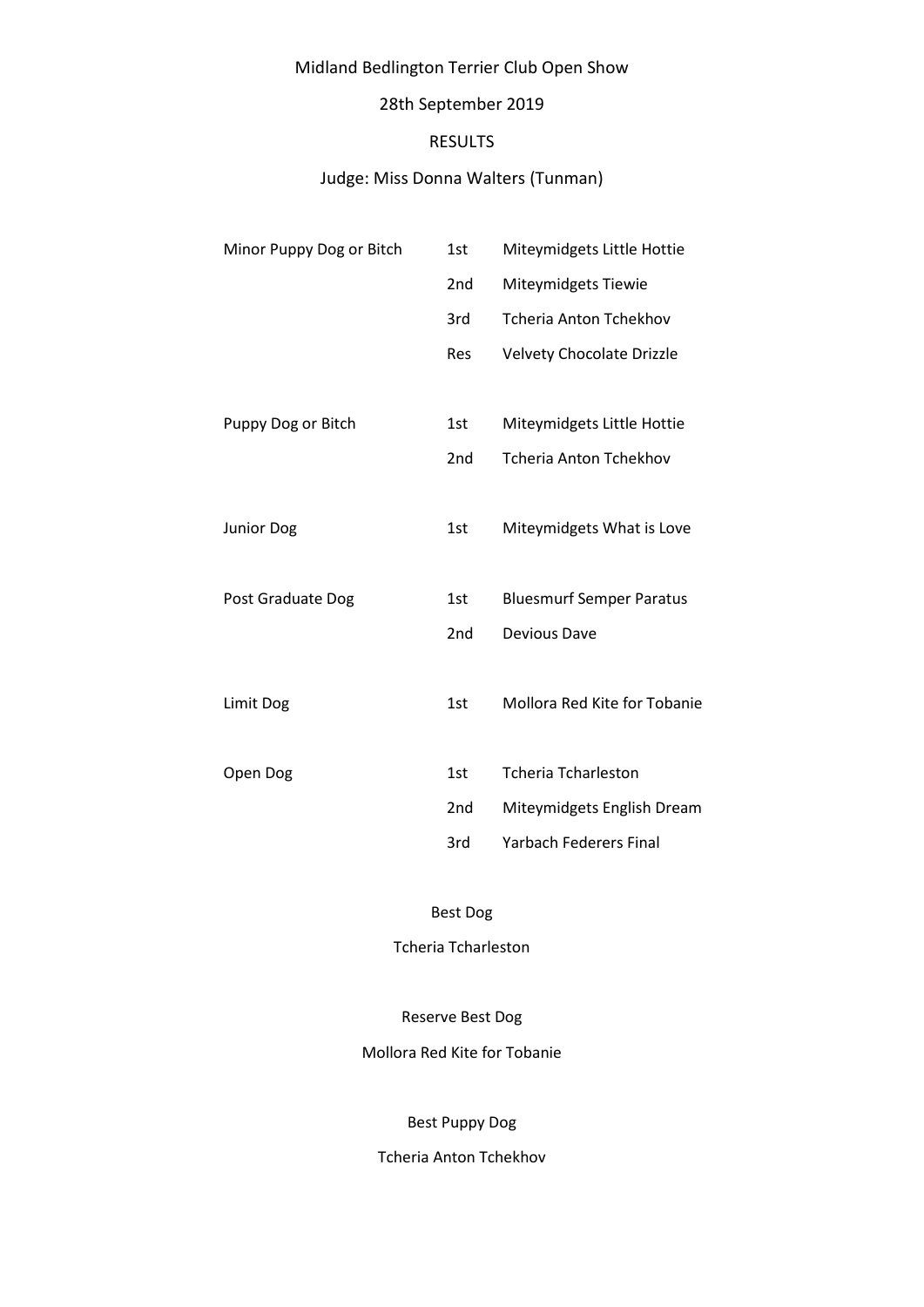| <b>Special Non Breeders Dog</b> | 1st        | Miteymidgets What is Love                  |
|---------------------------------|------------|--------------------------------------------|
|                                 | 2nd        | <b>Tcheria Anton Tchekhov</b>              |
|                                 |            |                                            |
| Junior Bitch                    | 1st        | Pengerrig Pure Heart                       |
|                                 | 2nd        | <b>Trurich Summer Dream</b>                |
|                                 |            |                                            |
| Post Graduate Bitch             | 1st        | Hopefell Lady Vera                         |
|                                 |            |                                            |
| Limit Bitch                     | 1st        | Poppyblu Elara                             |
|                                 | 2nd        | Miteymidgets Say Mama                      |
|                                 | 3rd        | Vakurblue Magdelene                        |
|                                 | <b>Res</b> | Timberose Rhapsody in Blue ShCM            |
|                                 |            |                                            |
| Open Bitch                      | 1st        | <b>Bisbee Razzle Dazzle</b>                |
|                                 | 2nd        | Ch Miteymidgets Going Global JW ShCM       |
|                                 | 3rd        | <b>Tcheria Tydfil of Pengerrig</b>         |
|                                 |            |                                            |
| Veteran Bitch                   | 1st        | <b>Tobanie Earth Song</b>                  |
|                                 | 2nd        | Vakurblue Bacon Buttie                     |
|                                 | 3rd        | Miteymidgets Endless Love                  |
|                                 | Res        | Nevercrackers Rosie Blue at Timberose ShCM |
|                                 |            |                                            |
| <b>Breeders Bitch</b>           | 1st        | Miteymidgets Love in Bloom JW              |
|                                 | 2nd        | <b>Bisbee A Touch of Class</b>             |
|                                 | 3rd        | Vakurblue Bacon Buttie                     |
|                                 |            |                                            |
| Special Non Breeders Bitch      | 1st        | Miteymidgets Little Hottie                 |
|                                 | 2nd        | Vakurblue Ship of the Fens                 |
|                                 |            |                                            |
| Special Beginners Dog or Bitch  | 1st        | Miteymidgets Little Hottie                 |
|                                 | 2nd        | <b>Tcheria Anton Tchekhov</b>              |
|                                 | 3rd        | Devious Dave                               |